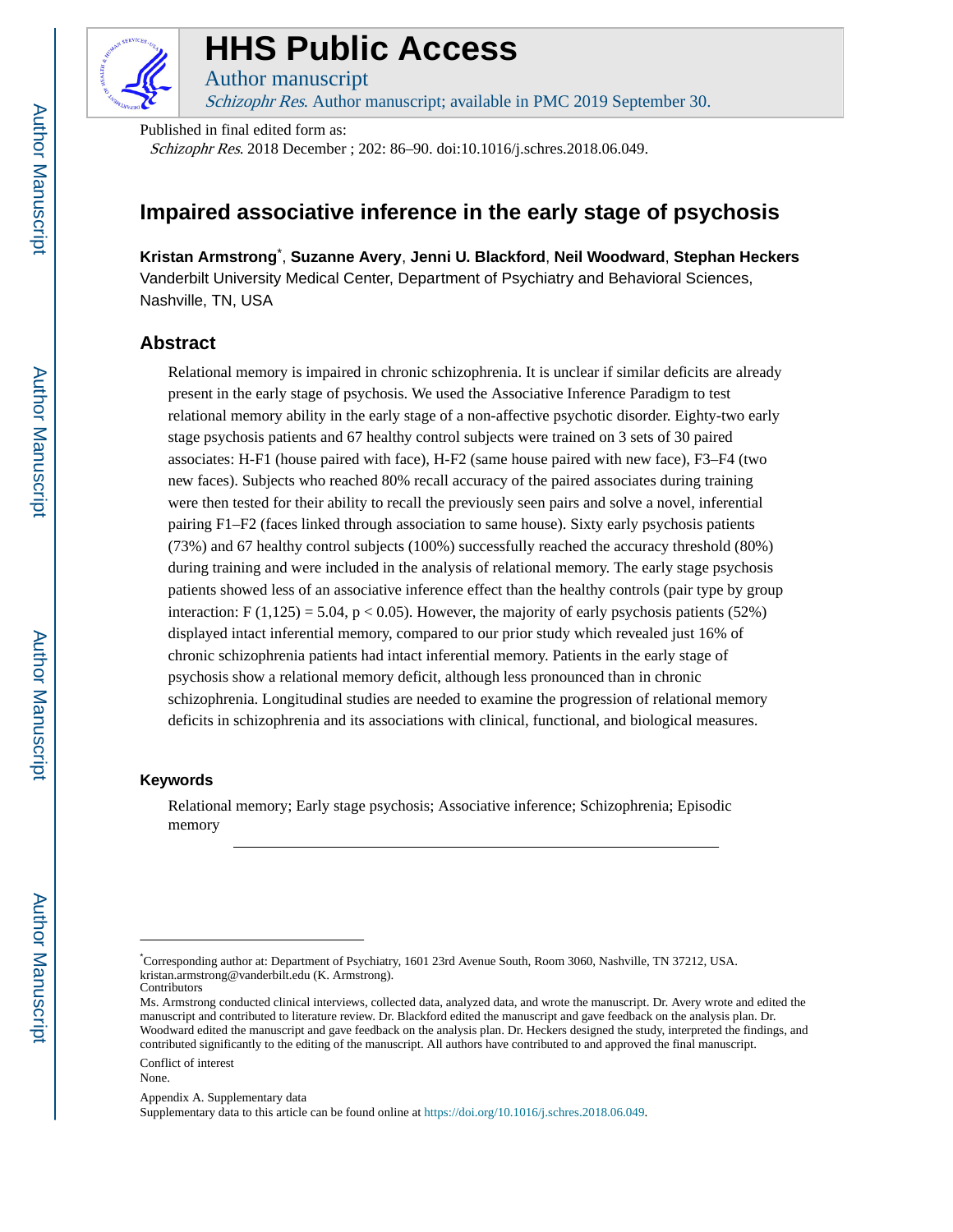# **1. Introduction**

Cognitive deficits are prominent in chronic schizophrenia patients (Schaefer et al., 2013). Impairments are present during the prodrome and further deteriorate in the early stages of psychosis and generally remain stable through the chronic phase of illness (Bozikas and Andreou, 2011; Lewandowski et al., 2011; Saykin et al., 1994; Townsend and Norman, 2004). Learning and memory are particularly affected (Aleman et al., 1999; Saykin et al., 1991) and deficits in these areas are associated with poor social and occupational functioning (Green, 1996, 2006).

Relational memory, broadly defined as the ability to bind items together in memory, is particularly affected in chronic schizophrenia as studies show greater impairments in relational than non-relational memory tasks (Achim and Lepage, 2003; Armstrong et al., 2012a,b; Danion et al., 2007; Leavitt and Goldberg, 2009; Lepage et al., 2006; Ongur et al., 2006; Titone et al., 2004; Williams et al., 2010). Since relational memory depends on the proper function of the hippocampus (Bird, 2017; Davachi, 2006; Hannula et al., 2006), the specific impairment of relational memory in chronic schizophrenia has been interpreted as support for hippocampal models of psychosis (Heckers and Konradi, 2010; Lisman et al., 2008; Tamminga et al., 2010). However, the few studies of relational memory in the early stage of psychosis have produced mixed results: two studies report intact relational memory (Bartholomeusz et al., 2011; Williams et al., 2012) and two studies report impaired relational memory (Achim et al., 2007; Greenland-White et al., 2017). It is therefore unclear when during the disease process relational memory impairments become apparent in schizophrenia. Answering this question will provide further information on the timeline of hippocampal dysfunction in psychotic disorders.

The Cognitive Neuroscience Treatment Research to Improve Cognition in Schizophrenia (CNTRICS) initiative recommended the Associative Inference Paradigm (AIP) (Preston et al., 2004) as the preferred task for investigating relational memory in schizophrenia (Ragland et al., 2009). Two previous studies using the AIP have confirmed a relational memory impairment in chronic schizophrenia (Armstrong et al., 2012a,b). Here we investigated relational memory early in the course of psychotic illness using the AIP (Preston et al., 2004) to determine if a relational memory impairment is present at the onset of a non-affective psychotic disorder. We expected early stage psychosis patients to show impaired relational memory ability compared to healthy control subjects.

# **2. Methods**

#### **2.1. Subjects**

We recruited 82 early stage psychosis patients and 67 demographically matched healthy control subjects (see Table 1). Early psychosis patients were recruited from the Vanderbilt Psychiatric Hospital inpatient unit and outpatient clinic. All patients were only approached following consultation with the treating physician to ensure clinical stability and ability to provide informed consent for research participation. Healthy control subjects were recruited from the community via recruitment email. The Vanderbilt Institutional Review Board approved the study. The informed consent document was reviewed in detail with all subjects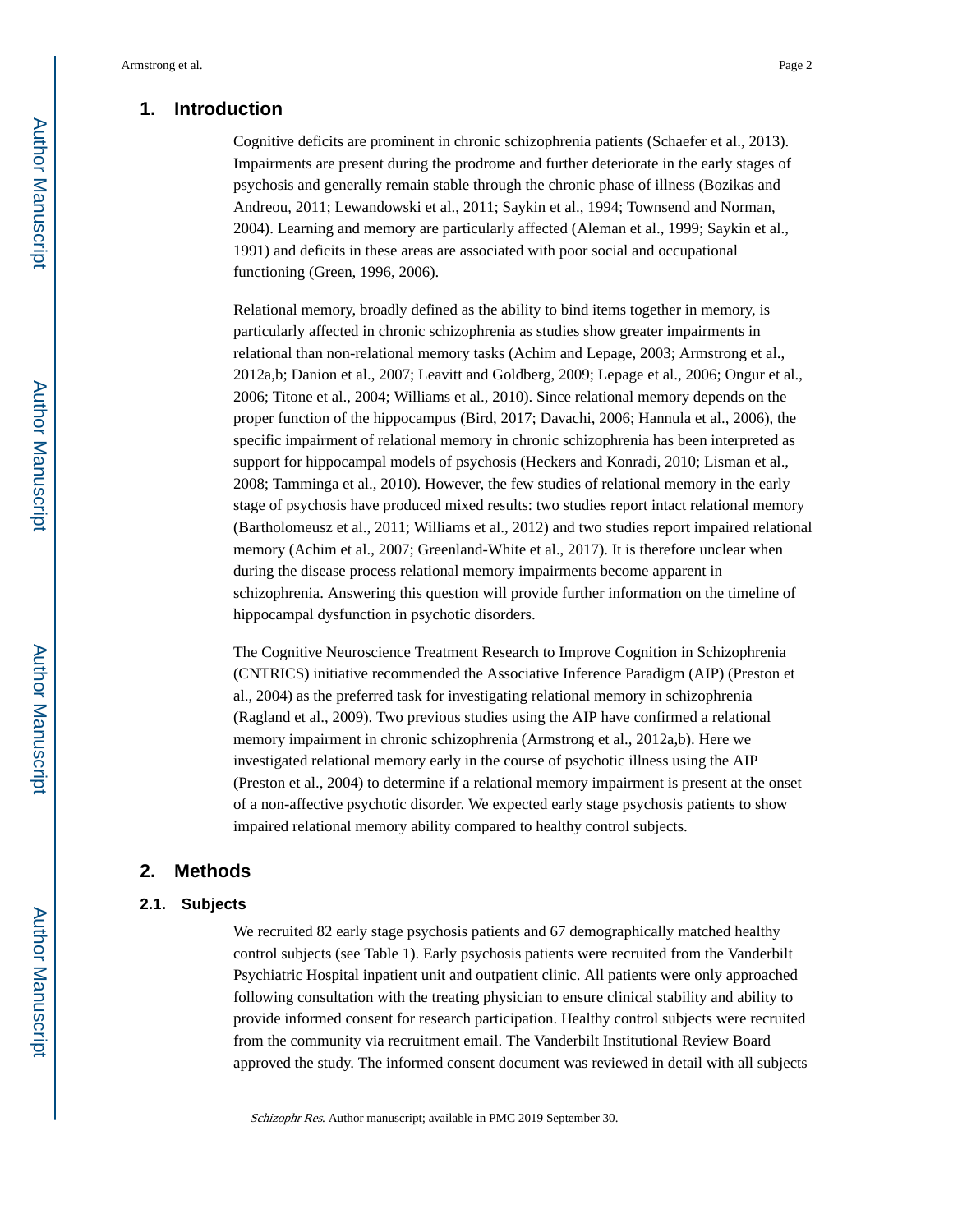and signed prior to study participation. Following completion of the experiment, subjects were thanked for their participation and compensated for their time.

All subjects were free of major physical and neurological illness, active substance abuse or dependence, and significant head injury. Healthy control subjects had no history of Axis I psychiatric disorders and psychosis patients met criteria for a non-affective psychotic disorder (Schizophreniform disorder  $n = 59, 72\%$ ; Schizophrenia  $n = 19, 23\%$ ; Schizoaffective disorder  $n = 4, 5\%$ ) as assessed by a trained rater using the SCID (Structured Clinical Interview for DSM-IV-TR) (First et al., 1995). Psychiatric diagnoses were confirmed via consensus meetings with an expert psychiatrist (SH).

To be included in this study, patients had to be in the first two years of a non-affective psychotic disorder. The mean duration of psychosis at the time of task completion was 28.7 weeks and the majority of patients were diagnosed with schizophreniform disorder (Table 1). Current mood and psychotic symptoms were rated using the HAM-D (Hamilton Depression Rating Scale) (Hamilton, 1960), YMRS (Young's Mania Rating Scale) (Young et al., 1978), and PANSS (Positive and Negative Syndrome Scale) (Kay et al., 1987). Most early psychosis patients were medicated at the time of task administration (Table 1); twelve early psychosis patients were not treated with antipsychotic medication at time of task completion. Patients currently taking anti-psychotic medications did not differ from those not taking anti-psychotic medication on any demographic or clinical measure.

#### **2.2. Experimental task**

The AIP (Armstrong et al., 2012a; Preston et al., 2004) [see Fig. 1] was used to assess relational memory ability. Stimuli included 30 color photographs of houses and 120 color photographs of faces (60 males, 60 females). These stimuli were obtained from photograph databases on the internet. Briefly, subjects were trained on three sets of 30 pairs: 1) House paired with a Face (H-F1); the same House paired with a second Face of opposite gender (H-F2); and 3) two new faces, one of each gender, Face 3-Face 4 (F3–F4). During training for a set, subjects passively viewed each stimulus pair for 4 s. Following each viewing set, they completed a self-paced 2 alternative forced-choice matching test without feedback. For the matching of face and house stimuli, subjects completed four sessions. For the Face-Face pairs, subjects completed only one session. Following training, subjects completed a test presented in a self-paced, 2 alternative forced-choice format without feedback. This included 90 trials of previously trained data (H-F1, H-F2, F3–F4) and a new set of 30 Face-Face pairs (F1–F2). F1–F2 pairs were linked by their relationship to the same House stimulus, and we will refer to this as the inferential memory condition. No explicit instructions for solving the F1–F2 pairs were provided. Inferential memory was tested by the ability to infer the relationship between Face 1 and Face 2 ( $F1-F2$ ) via link to the same House without seeing the three objects together simultaneously. Limited training on the trained, non-inferential F3–F4 pairs provided a control task of similar difficulty as the novel test of F1–F2 pairs. The F3–F4 pairs will be referred to as the non-inferential memory condition. The entire session was completed in roughly 1 h. The experiment was presented on a computer using E-Prime software, version 2.0 (Psychology Software Tools, 2007).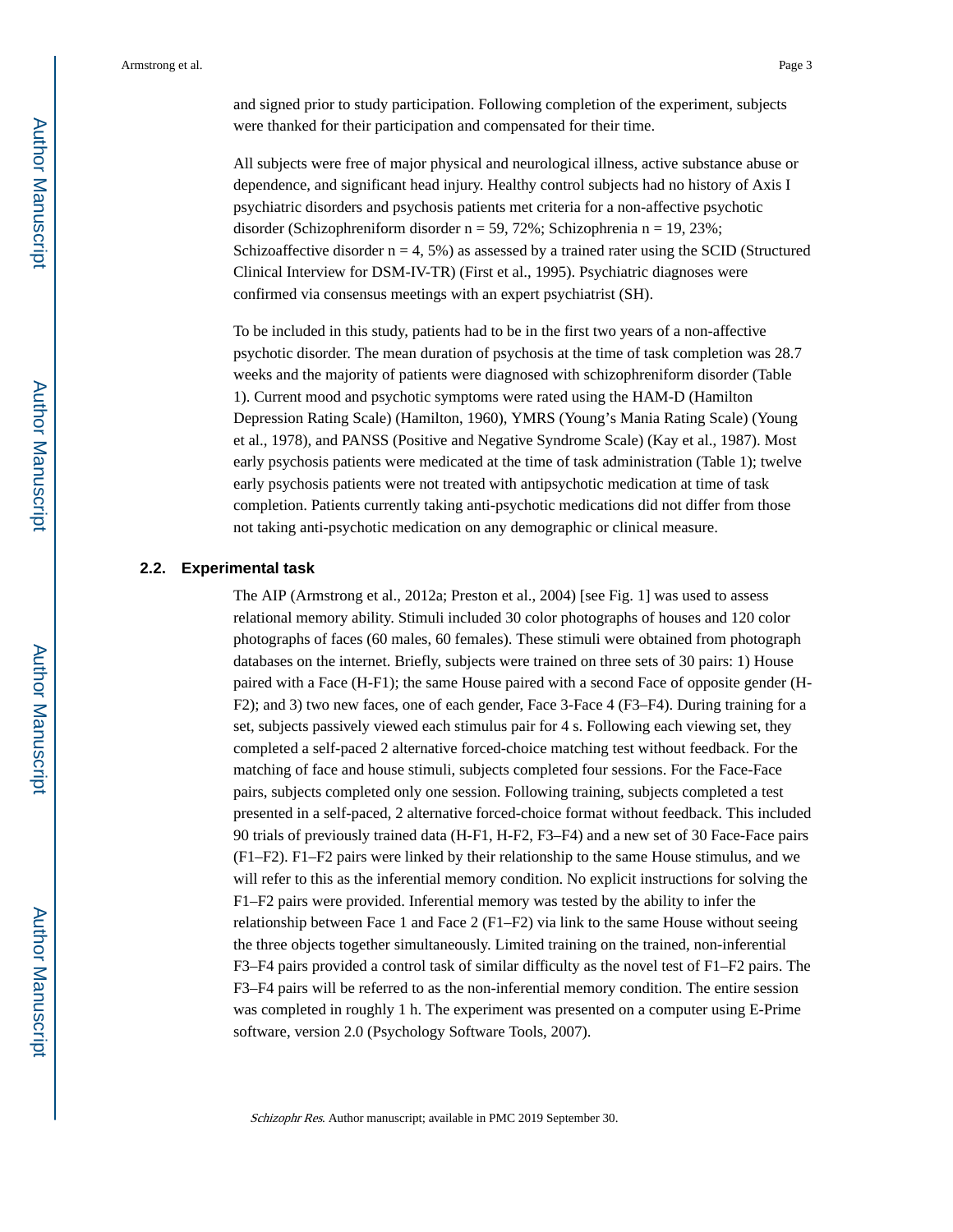Success in learning during training was required to ensure proper encoding of the House-Face pairs, which was necessary before a subsequent inference in F1–F2 can be made. To be included in the relational memory analysis, subjects were required to demonstrate successful learning during the training phase, specified as 80% accuracy for the final training block for H-F1 and H-F2. All healthy subjects met the criterion, but 22 early psychosis patients (poor learners) were unable to meet this criterion (Supplemental Fig. 1). These 22 poor learners in the early psychosis group displayed higher current PANSS positive scores and were more likely to be African American, but did not differ on any other clinical or demographic measure (see Table 1). To determine whether psychosis symptoms were associated with learning or task performance, we conducted secondary analyses in patients who reached criterion.

#### **2.3. Statistical analysis**

We performed repeated measures ANOVAs to test for group differences in memory. For training data, the within-subjects factors were repetition (first, second, third, and fourth practice) and pair type (H-F1, H-F2). For the relational memory test, the within-subjects factor was pair type (the inferential F1–F2 pair, the non-inferential F3–F4 pair). Demographics were analyzed with independent samples t-test for continuous variables of age, parental education, and IQ and categorical variables of gender and race were analyzed with chi-square analyses. To examine individual differences in the early psychosis patients, clinical symptom measures (HAMD, YMRS, PANSS, duration of illness, CPZ equivalent) were analyzed with independent samples t-tests for good learners versus poor learners and univariate analysis of variance with post-hoc tests analyzed for any significant overall differences when examining performance groups (Group 1: intact inferential memory, Group 2: success in learning, impaired inferential memory, Group 3: poor learners). Correlation and regression were used to assess predictors of inferential memory performance. All analyses were completed using the Statistical Package for the Social Sciences (SPSS) software (version 24) (Corp, Released 2015).

#### **3. Results**

#### **3.1. Training**

The 67 healthy control subjects and 60 early stage psychosis patients who met the training criterion were included in a statistical analysis of training performance. All subjects improved with practice (main effect of repetition: F  $(3, 125) = 271.91$ , p < 0.001,  $\eta^2 = 0.68$ ). See supplement for further details of between-group differences during training (Supplemental Fig. 1).

#### **3.2. Relational memory test**

Subjects were tested for their ability to correctly identify both inferential and non-inferential Face-Face pairs (Fig. 2). The ANOVA for the relational memory portion of the experiment revealed higher overall accuracy in healthy subjects (81.64%) compared to patients (71.14%) (main effect of group: F (1, 125) = 19.44,  $p < 0.001$ ,  $\eta^2 = 0.13$ ), higher accuracy for inferential (84.17%) compared to non-inferential pairs (69.28%) (main effect of pair type: F (1, 125) = 115.53, p < 0.001,  $\eta^2$  = 0.48), and a pair type-by-group interaction (F (1,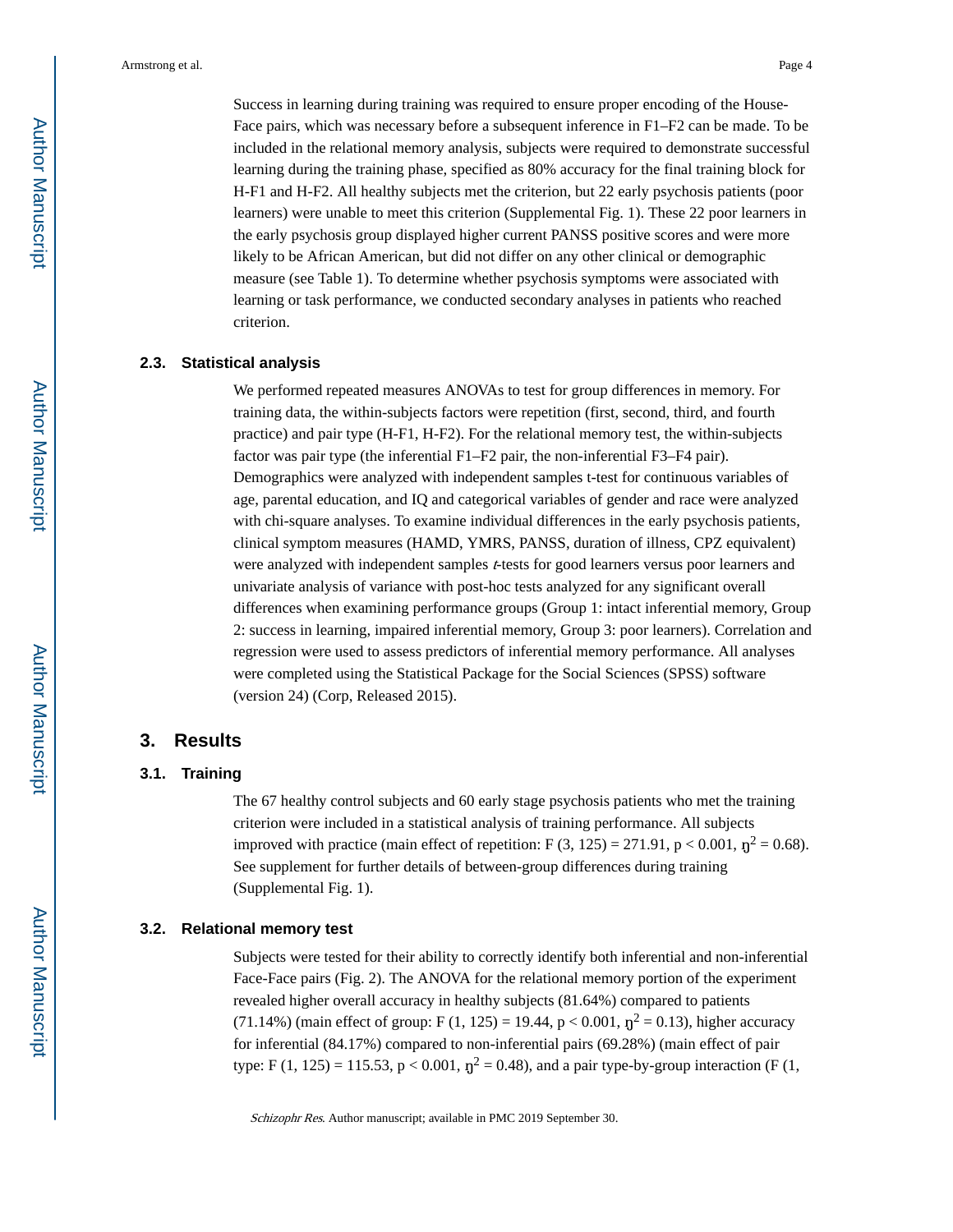$125$ ) = 5.04, p < 0.05,  $\eta^2$  = 0.04). The interaction was due to a greater accuracy difference between healthy controls and early psychosis patients in inferential (90.6% versus 77.0%) and non-inferential (72.7% versus 65.28%) performance (Post-hoc independent samples  $t$ tests: F1–F2 accuracy:  $p < 0.001$ , F3–F4 accuracy:  $p < 0.01$ ).

#### **3.3. Predictors of performance**

We explored the relationship between psychotic symptoms and inferential memory performance (F1–F2 accuracy) in the patient group. Inferential memory performance was not correlated with PANSS scores ( $p = 0.10$ ) or antipsychotic dose (CPZ equivalent) ( $p =$ 0.32). IQ was a significant predictor of inferential memory performance (F  $(1, 57) = 22.27$ , p < 0.001) explaining 28.1% of the variance. Duration of illness did not account for additional variance beyond IQ (F  $(2, 56) = 0.275$ , p = 0.602).

#### **3.4. Subgrouping patients on the basis of relational memory performance**

Consistent with our prior investigation of chronic patients, we divided patients based on task performance (Group 1: F1–F2 accuracy of 66.67% or greater; Group 2: successful training but F1–F2 test accuracy <66.67%; Group 3: failed training requirement) (Armstrong et al., 2012a,b). This analysis revealed that the majority of early stage psychosis patients displayed intact inferential memory ( $N = 43, 52\%$ ) (Fig. 3). An additional 21% of patients ( $N = 17$ ) showed success in learning the House-Face pairs during training, but impaired inferential memory, while 27% of patients  $(N = 22)$  failed to learn the House-Face pairs during training (minimum of 80% accuracy of both H-F1, H-F2 pairs). For comparison, performance groups in the previous chronic schizophrenia sample are displayed in Fig. 3: Group 1: 16.4%, Group 2: 44.3%, Group 3: 39.3% (Armstrong et al., 2012a).

To further characterize the three patient groups, we explored demographic and clinical measures across the three groups (see: Supplement, Table S1). We found significant differences in IQ (F  $(2, 80) = 4.97$ , p < 0.01), parental education (F  $(2, 81) = 3.80$ , p < 0.05) and depression (F  $(2, 80) = 3.53$ ,  $p < 0.05$ ). Post-hoc tests revealed that Group 1 had significantly higher IQ than both Group 2 ( $p < 0.05$ ) and Group 3 ( $p < 0.05$ ). Group 1 also demonstrated higher parental education levels than Group 2 ( $p < 0.05$ ).

To determine if training patterns had an effect on inferential memory performance, we examined differences in training data between Groups 1 and 2. The two patient groups displayed significantly different learning patterns (see: Supplement, Fig. S2). Both groups improved with repetition (main effect of repetition: F (3, 56) = 81.13, p < 0.001,  $\eta^2 = 0.81$ ), but overall performance was higher (main effect of group: F (1, 58) = 36.44, p < 0.001,  $\eta^2$  = 0.39) and learning was more rapid (significant repetition by group interaction:  $F(3, 56) =$ 5.6,  $p < 0.01$ ,  $\eta^2 = 0.23$ ) in Group 1. We confirmed this pattern in a supplemental analysis of all patients with above chance training performance on H-F1 & H-F2 ( $N = 70$ ) (see Supplemental results for further detail).

#### **4. Discussion**

We investigated relational memory in the early stages of a non-affective psychotic disorder. When compared with a matched healthy control group, relational memory was impaired in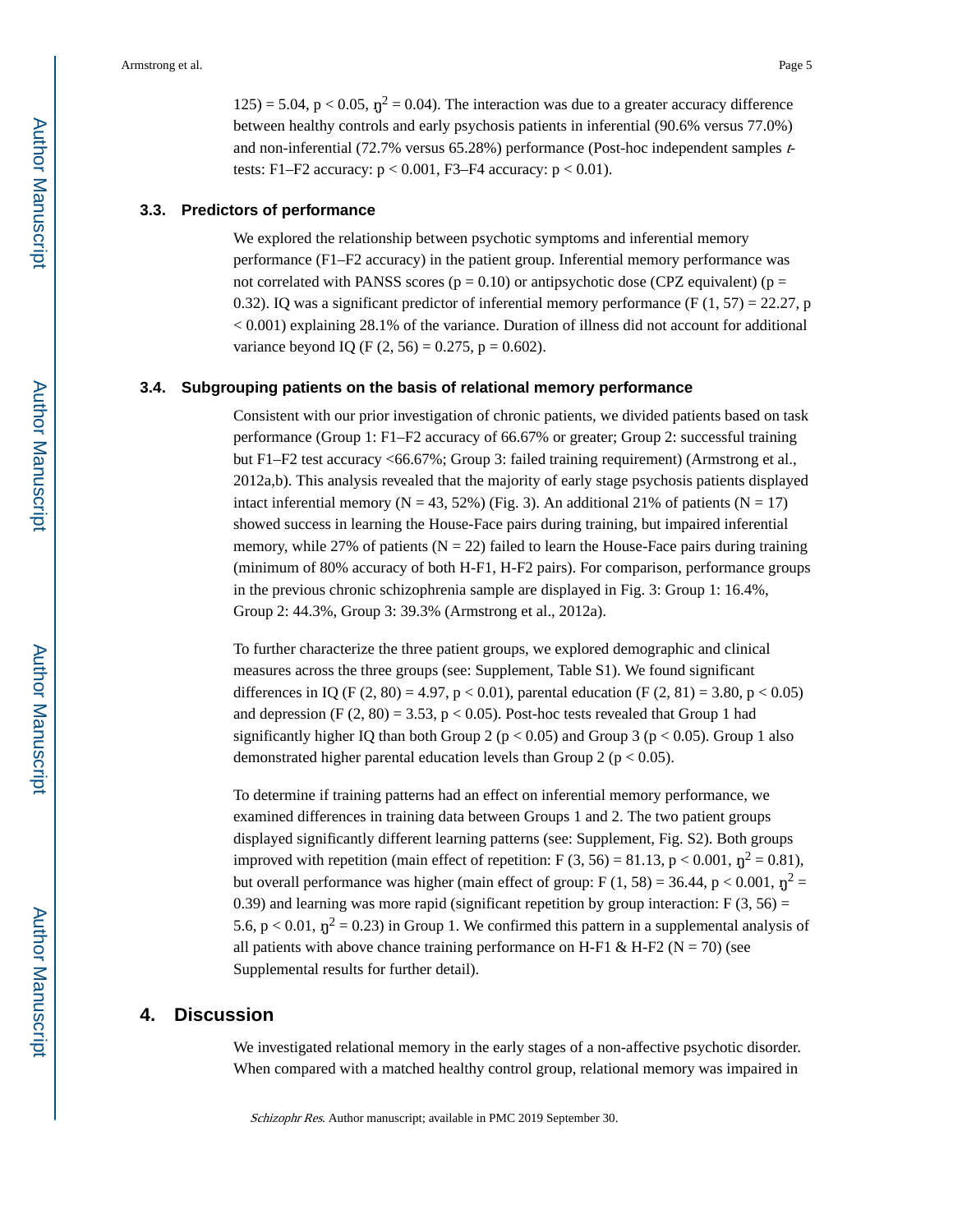early psychosis patients. However, there was considerable heterogeneity within the patient group. 52% of patients demonstrated intact inferential memory. In contrast, in a previous study, only 16% of chronic schizophrenia patients were able to reach normal inferential memory performance on the same task (Armstrong et al., 2012a).

Our findings may clarify discrepancies in the extant literature on relational memory in psychosis in a large sample of early psychosis patients. While numerous studies have demonstrated that relational memory is impaired in patients with chronic schizophrenia (Achim and Lepage, 2003; Armstrong et al., 2012a,b; Leavitt and Goldberg, 2009; Ongur et al., 2006; Williams et al., 2010), studies of early psychosis have found equivocal results: two studies report no relational memory differences in early psychosis patients (Bartholomeusz et al., 2011; Williams et al., 2012), while two report relational memory deficits (Achim et al., 2007; Greenland-White et al., 2017). Here we used a well-established relational memory paradigm, recommended by the CNTRICS initiative (Ragland et al., 2009), to study a large sample of early psychosis patients. Our findings provide compelling evidence that relational memory is impaired in early stage psychosis patients. However, this finding is in the context of significant heterogeneity as half of the early stage psychosis patients display intact relational memory ability. Further studies are needed to better understand the trajectory of relational memory ability during the course of a psychotic disorder.

Relational memory may present a unique opportunity for cognitive intervention, in contrast to other cognitive domains which show precipitous decline prior to the onset of frank psychosis and initial treatment (Lewandowski et al., 2011). As our sample is early in the stage of illness, it is likely that relational memory decreases as the illness progresses. Longitudinal studies of relational memory are needed to study individual patterns of relational memory in schizophrenia patients and their relationship to clinical and biological measures.

Relational memory is critically dependent on hippocampal function (Bird, 2017; Davachi, 2006; Hannula et al., 2006). In chronic schizophrenia, impaired relational memory ability is associated with abnormal hippocampal function and structure (Ongur et al., 2006; Ragland et al., 2015). However, it is not clear whether relational memory is also associated with hippocampal pathology in the early stages of a psychotic disorder. For example, hippocampal volume change is less prominent in the early stage of schizophrenia (Achim et al., 2007; Adriano et al., 2012; Bartholomeusz et al., 2017; Steen et al., 2006; Velakoulis et al., 2006; Williams et al., 2012). Here we find that relational memory ability is impaired in only some early psychosis patients, suggesting that deterioration in relational memory ability may index progression of hippocampal pathology in schizophrenia.

Our study has several limitations. First, most patients were medicated at the time of the study. However, we did not find a significant relationship of inferential memory performance with chlorpromazine equivalent dose. Additionally, the 12 non-medicated patients did not differ from the 48 patients who were taking anti-psychotic drugs on any demographic or clinical measure. Second, 22 out of the 82 patients enrolled did not reach the learning criterion. This did not allow us to test the hypothesis of a specific relational memory impairment in these subjects. However, supplemental analyses, including all patients with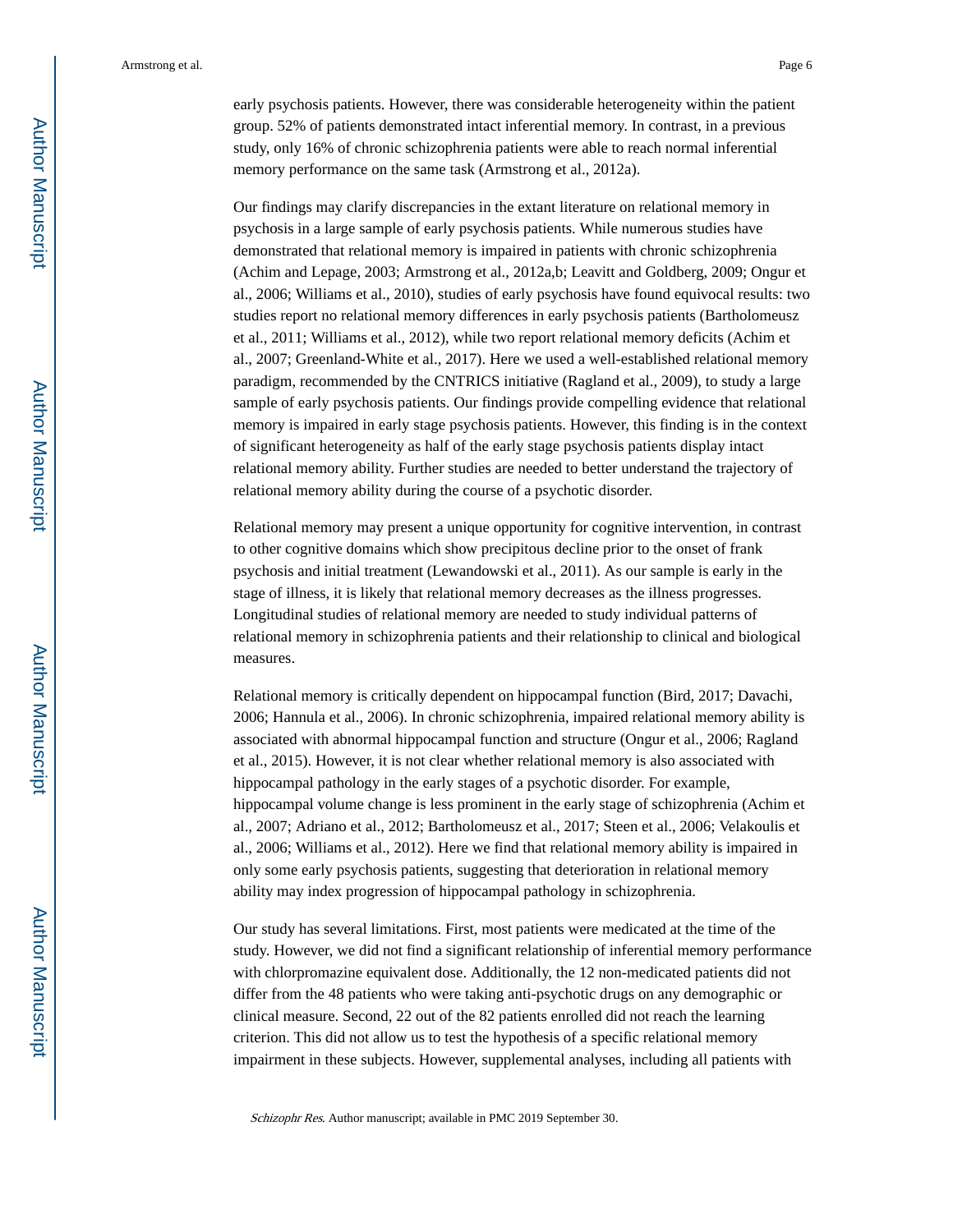training scores above chance level, confirmed the initial results. This suggests that our training threshold did not bias our relational memory findings.

In summary, in this largest study to date we provide novel evidence of relational memory impairment in the early stage of a non-affective psychotic disorder. In contrast to chronic schizophrenia patients, early psychosis patients show remarkable heterogeneity in relational memory performance, with the majority demonstrating preserved performance. Longitudinal studies are needed to assess the progression of relational memory deficits in psychosis. This will allow us to better define the individual differences in relational memory performance (e.g., impaired early on; normal early on with subsequent decline; and normal throughout the illness). Such studies can also identify the clinical and biological correlates of relational memory deficits in patients with a non-affective psychotic disorder.

# **Supplementary Material**

Refer to Web version on PubMed Central for supplementary material.

# **Acknowledgments**

The authors would like to thank Katherine Seldin, Margaret Quinn, and Sam Luce with assistance in collection of data.

Funding

This work was supported by the Charlotte and Donald Test Fund, NIMH grant R01-MH70560 (Dr.Heckers), the Vanderbilt Psychiatric Genotype/Phenotype Project, and the Vanderbilt Institute for Clinical and Translational Research (through grant1-UL-1-TR000445 from the National Center for Research Resources/NIH).

#### **References**

- Achim AM, Lepage M, 2003 Is associative recognition more impaired than item recognition memory in schizophrenia? A meta-analysis. Brain Cogn 53 (2), 121–124. [PubMed: 14607130]
- Achim AM, Bertrand MC, Sutton H, Montoya A, Czechowska Y, Malla AK, Joober R, Pruessner JC, Lepage M, 2007 Selective abnormal modulation of hippocampal activity during memory formation in first-episode psychosis. Arch. Gen. Psychiatry 64 (9), 999–1014. [PubMed: 17768265]
- Adriano F, Caltagirone C, Spalletta G, 2012 Hippocampal volume reduction in first-episode and chronic schizophrenia: a review and meta-analysis. Neuroscientist 18 (2), 180–200. [PubMed: 21531988]
- Aleman A, Hijman R, de Haan EH, Kahn RS, 1999 Memory impairment in schizophrenia: a metaanalysis. Am. J. Psychiatry 156 (9), 1358–1366. [PubMed: 10484945]
- Armstrong K, Kose S, Williams L, Woolard A, Heckers S, 2012a Impaired associative inference in patients with schizophrenia. Schizophr. Bull 38 (3), 622–629. [PubMed: 21134974]
- Armstrong K, Williams LE, Heckers S, 2012b Revised associative inference paradigm confirms relational memory impairment in schizophrenia. Neuropsychology 26 (4), 451–458. [PubMed: 22612578]
- Bartholomeusz CF, Proffitt TM, Savage G, Simpson L, Markulev C, Kerr M, McConchie M, McGorry PD, Pantelis C, Berger GE, Wood SJ, 2011 Relational memory in first episode psychosis: implications for progressive hippocampal dysfunction after illness onset. Aust. N. Z. J. Psychiatry 45 (3), 206–213. [PubMed: 21438746]
- Bartholomeusz CF, Cropley VL, Wannan C, Di Biase M, McGorry PD, Pantelis C, 2017 Structural neuroimaging across early-stage psychosis: aberrations in neurobiological trajectories and implications for the staging model. Aust. N. Z. J. Psychiatry 51 (5), 455–476. [PubMed: 27733710]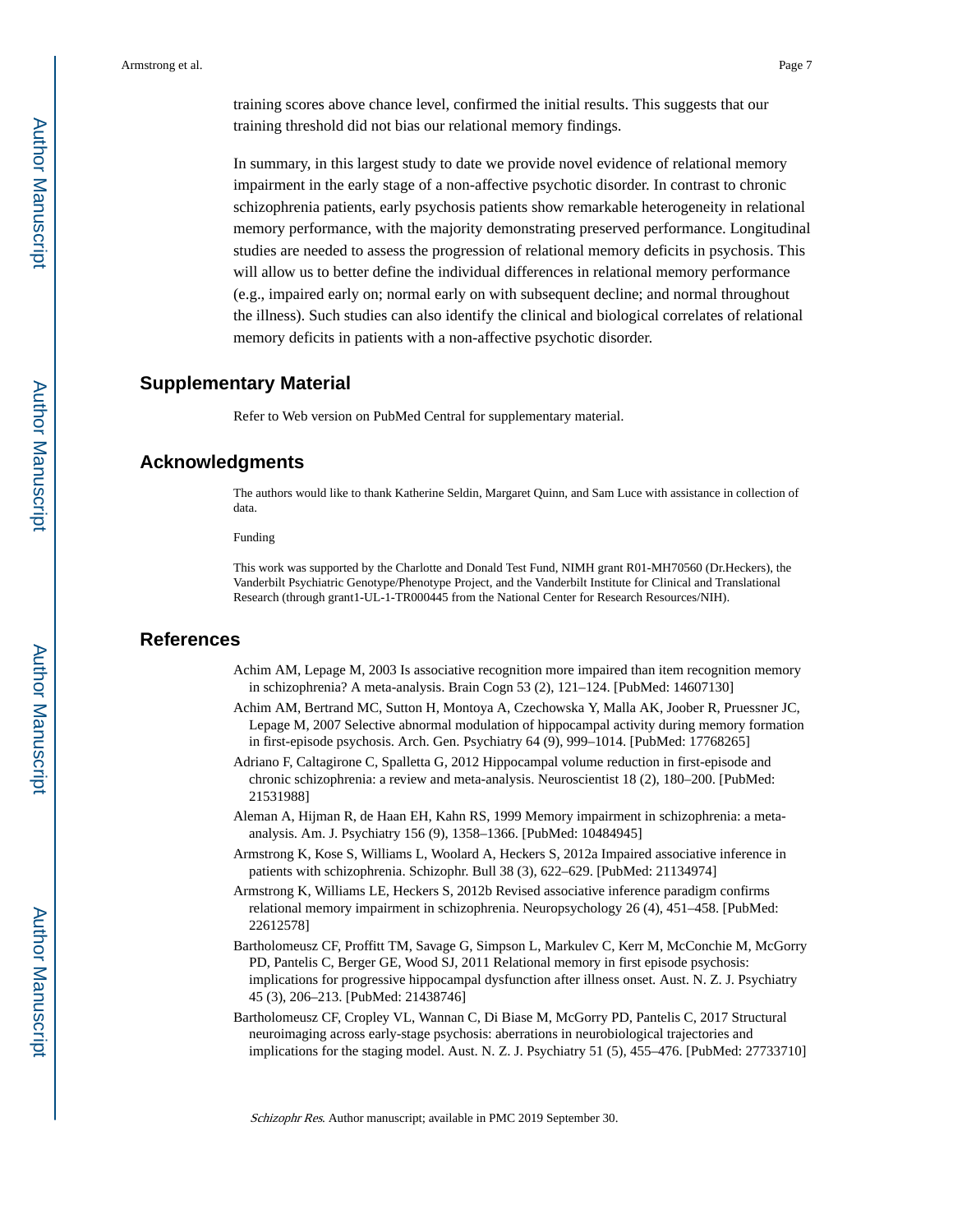- Bird CM, 2017 The role of the hippocampus in recognition memory. Cortex 93, 155–165. [PubMed: 28654817]
- Bozikas VP, Andreou C, 2011 Longitudinal studies of cognition in first episode psychosis: a systematic review of the literature. Aust. N. Z. J. Psychiatry 45 (2), 93–108. [PubMed: 21320033]
- Corp I, 2015 IMB SPSS Statistics for Windows, Version 24.0 IBM Corp, Armonk, NY.
- Danion JM, Huron C, Vidailhet P, Berna F, 2007 Functional mechanisms of episodic memory impairment in schizophrenia. Can. J. Psychiatr 52 (11), 693–701.
- Davachi L, 2006 Item, context and relational episodic encoding in humans. Curr. Opin. Neurobiol 16 (6), 693–700. [PubMed: 17097284]
- First MB, Gibbon M, Spitzer RL, Williams JBW, 1995 User's Guide for the SCID-I: Structured Clinical Interview for DSM-IV Axis I Disorders Biometrics Research Department, New York State Psychiatric Institute.
- Green MF, 1996 What are the functional consequences of neurocognitive deficits in schizophrenia? Am. J. Psychiatry 153 (3), 321–330. [PubMed: 8610818]
- Green MF, 2006 Cognitive impairment and functional outcome in schizophrenia and bipolar disorder. J. Clin. Psychiatry 67 (10), e12. [PubMed: 17107235]
- Greenland-White SE, Ragland JD, Niendam TA, Ferrer E, Carter CS, 2017 Episodic memory functions in first episode psychosis and clinical high risk individuals. Schizophr. Res 188, 151–157. [PubMed: 28143678]
- Hamilton M, 1960 A rating scale for depression. J. Neurol. Neurosurg. Psychiatry 23, 56–62 (Journal Article). [PubMed: 14399272]
- Hannula DE, Tranel D, Cohen NJ, 2006 The long and the short of it: relational memory impairments in amnesia, even at short lags. J. Neurosci. Off. J. Soc. Neurosci 26 (32), 8352–8359.
- Heckers S, Konradi C, 2010 Hippocampal pathology in schizophrenia. Curr. Top. Behav. Neurosci 4, 529–553. [PubMed: 21312412]
- Kay SR, Fiszbein A, Opler LA, 1987 The positive and negative syndrome scale (PANSS) for schizophrenia. Schizophr. Bull 13 (2), 261–276. [PubMed: 3616518]
- Leavitt VM, Goldberg TE, 2009 Episodic memory in schizophrenia. Neuropsychol. Rev 19 (3), 312– 323. [PubMed: 19639413]
- Lepage M, Montoya A, Pelletier M, Achim AM, Menear M, Lal S, 2006 Associative memory encoding and recognition in schizophrenia: an event-related fMRI study. Biol. Psychiatry 60 (11), 1215–1223. [PubMed: 16814264]
- Lewandowski KE, Cohen BM, Ongur D, 2011 Evolution of neuropsychological dysfunction during the course of schizophrenia and bipolar disorder. Psychol. Med 41 (2), 225–241. [PubMed: 20836900]
- Lisman JE, Coyle JT, Green RW, Javitt DC, Benes FM, Heckers S, Grace AA, 2008 Circuit-based framework for understanding neurotransmitter and risk gene interactions in schizophrenia. Trends Neurosci 31 (5), 234–242. [PubMed: 18395805]
- Ongur D, Cullen TJ, Wolf DH, Rohan M, Barreira P, Zalesak M, Heckers S, 2006 The neural basis of relational memory deficits in schizophrenia. Arch. Gen. Psychiatry 63 (4), 356–365. [PubMed: 16585464]
- Preston AR, Shrager Y, Dudukovic NM, Gabrieli JD, 2004 Hippocampal contribution to the novel use of relational information in declarative memory. Hippocampus 14 (2), 148–152. [PubMed: 15098720]
- Psychology Software Tools, I, 2007 E-Prime 2.0 ed, Pittsburgh, PA.
- Ragland JD, Cools R, Frank M, Pizzagalli DA, Preston A, Ranganath C, Wagner AD, 2009 CNTRICS final task selection: long-term memory. Schizophr. Bull 35 (1), 197–212. [PubMed: 18927344]
- Ragland JD, Ranganath C, Harms MP, Barch DM, Gold JM, Layher E, Lesh TA, MacDonald III AW, Niendam TA, Phillips J, Silverstein SM, Yonelinas AP, Carter CS, 2015 Functional and neuroanatomic specificity of episodic memory dysfunction in schizophrenia: a functional magnetic resonance imaging study of the relational and item-specific encoding task. JAMA Psychiat 72 (9), 909–916.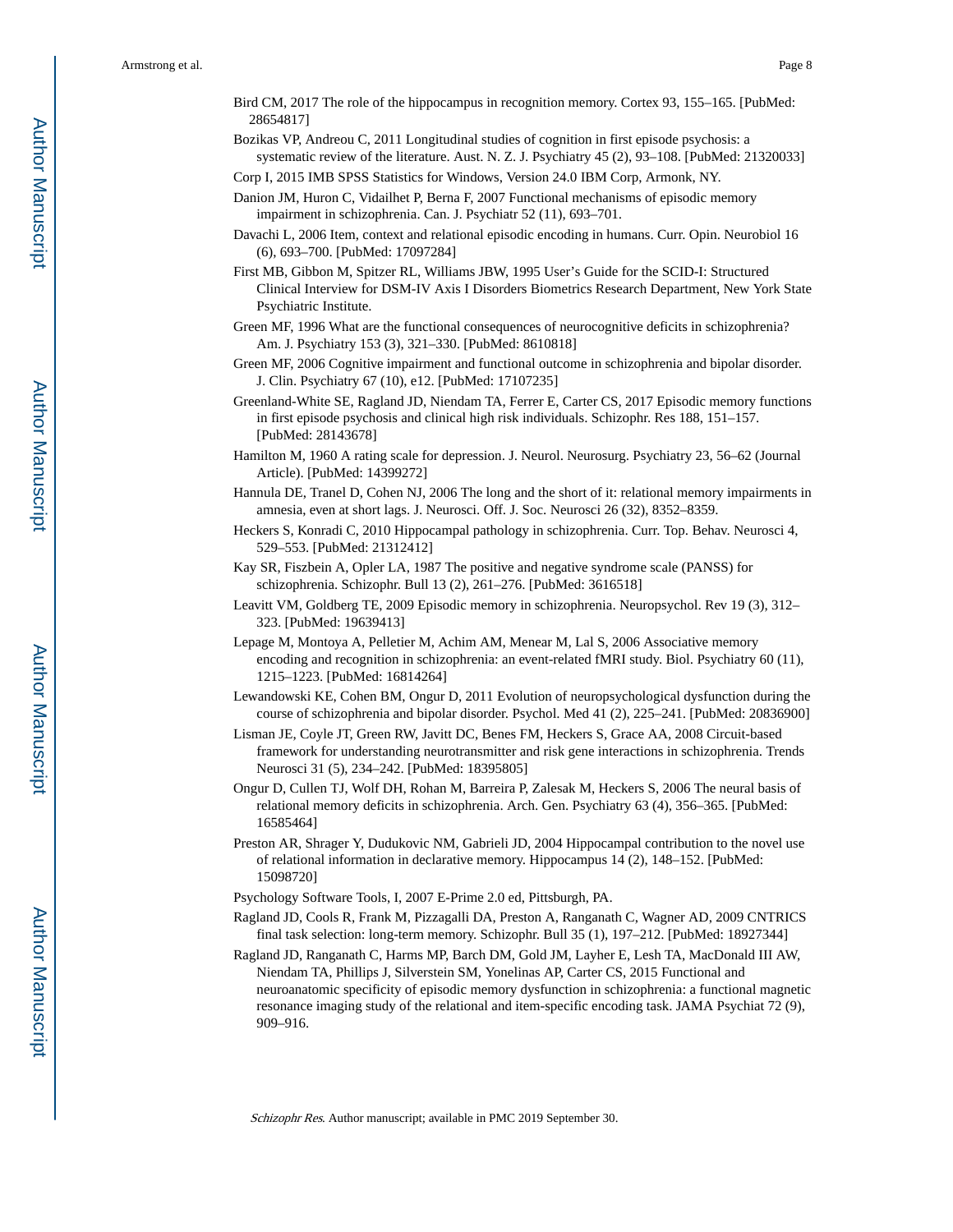- Saykin AJ, Gur RC, Gur RE, Mozley PD, Mozley LH, Resnick SM, Kester DB, Stafiniak P, 1991 Neuropsychological function in schizophrenia. Selective impairment in memory and learning. Arch. Gen. Psychiatry 48 (7), 618–624. [PubMed: 2069492]
- Saykin AJ, Shtasel DL, Gur RE, Kester DB, Mozley LH, Stafiniak P, Gur RC, 1994 Neuropsychological deficits in neuroleptic naive patients with first-episode schizophrenia. Arch. Gen. Psychiatry 51 (2), 124–131. [PubMed: 7905258]
- Schaefer J, Giangrande E, Weinberger DR, Dickinson D, 2013 The global cognitive impairment in schizophrenia: consistent over decades and around the world. Schizophr. Res 150 (1), 42–50. [PubMed: 23911259]
- Steen RG, Mull C, McClure R, Hamer RM, Lieberman JA, 2006 Brain volume in first-episode schizophrenia: systematic review and meta-analysis of magnetic resonance imaging studies. Br. J. Psychiatry J. Ment. Sci 188, 510–518.
- Tamminga CA, Stan AD, Wagner AD, 2010 The hippocampal formation in schizophrenia. Am. J. Psychiatry 167 (10), 1178–1193. [PubMed: 20810471]
- Titone D, Ditman T, Holzman PS, Eichenbaum H, Levy DL, 2004 Transitive inference in schizophrenia: impairments in relational memory organization. Schizophr. Res 68 (2–3), 235–247. [PubMed: 15099606]
- Townsend LA, Norman RM, 2004 Course of cognitive functioning in first episode schizophrenia spectrum disorders. Expert. Rev. Neurother 4 (1), 61–68. [PubMed: 15853616]
- Velakoulis D, Wood SJ, Wong MT, McGorry PD, Yung A, Phillips L, Smith D, Brewer W, Proffitt T, Desmond P, Pantelis C, 2006 Hippocampal and amygdala volumes according to psychosis stage and diagnosis: a magnetic resonance imaging study of chronic schizophrenia, first-episode psychosis, and ultra-high-risk individuals. Arch. Gen. Psychiatry 63 (2), 139–149. [PubMed: 16461856]
- Williams LE, Must A, Avery S, Woolard A, Woodward ND, Cohen NJ, Heckers S, 2010 Eyemovement behavior reveals relational memory impairment in schizophrenia. Biol. Psychiatry 68 (7), 617–624. [PubMed: 20655509]
- Williams LE, Avery SN, Woolard AA, Heckers S, 2012 Intact relational memory and normal hippocampal structure in the early stage of psychosis. Biol. Psychiatry 71 (2), 105–113. [PubMed: 22055016]
- Young RC, Biggs JT, Ziegler VE, Meyer DA, 1978 A rating scale for mania: reliability, validity and sensitivity. Br. J. Psychiatry 133, 429–435. [PubMed: 728692]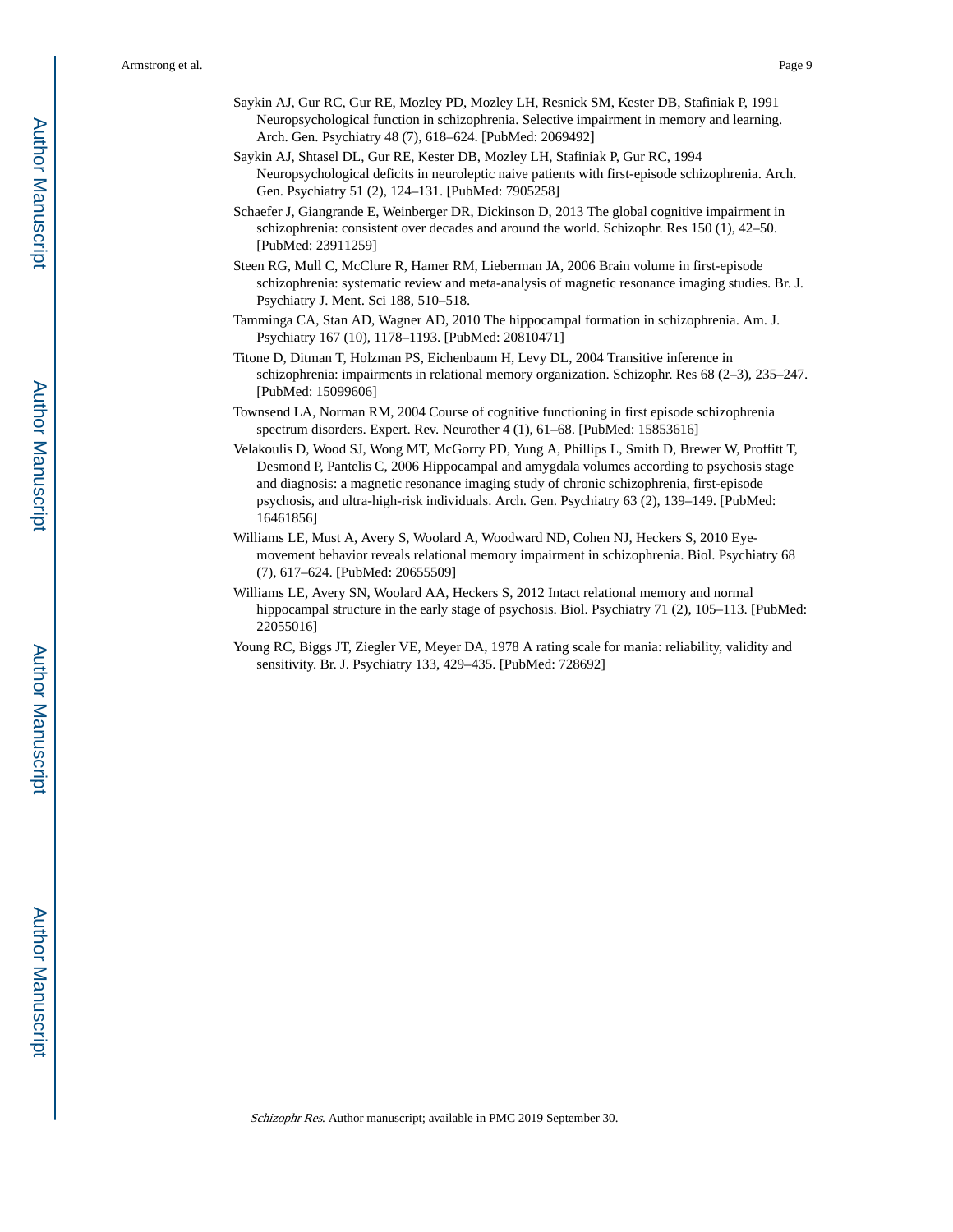

#### **Fig. 1.**

Experimental paradigm. Subjects learned three sets of paired associates: House paired with Face (H-F1), same House paired with new face (H-F2), and two new faces (F3–F4). Four view-test phases were provided for the premise pairs H-F1 and H-F2, while F3–F4 was given one study-test phase. Following training, subjects were tested on the three previous pair types and a new set of face-face pairs, F1–F2, which subjects were not directly trained on but could identify via association with the same house. The F1–F2 pairs are the **inferential** condition and F3–F4 pairs the **non-inferential** condition.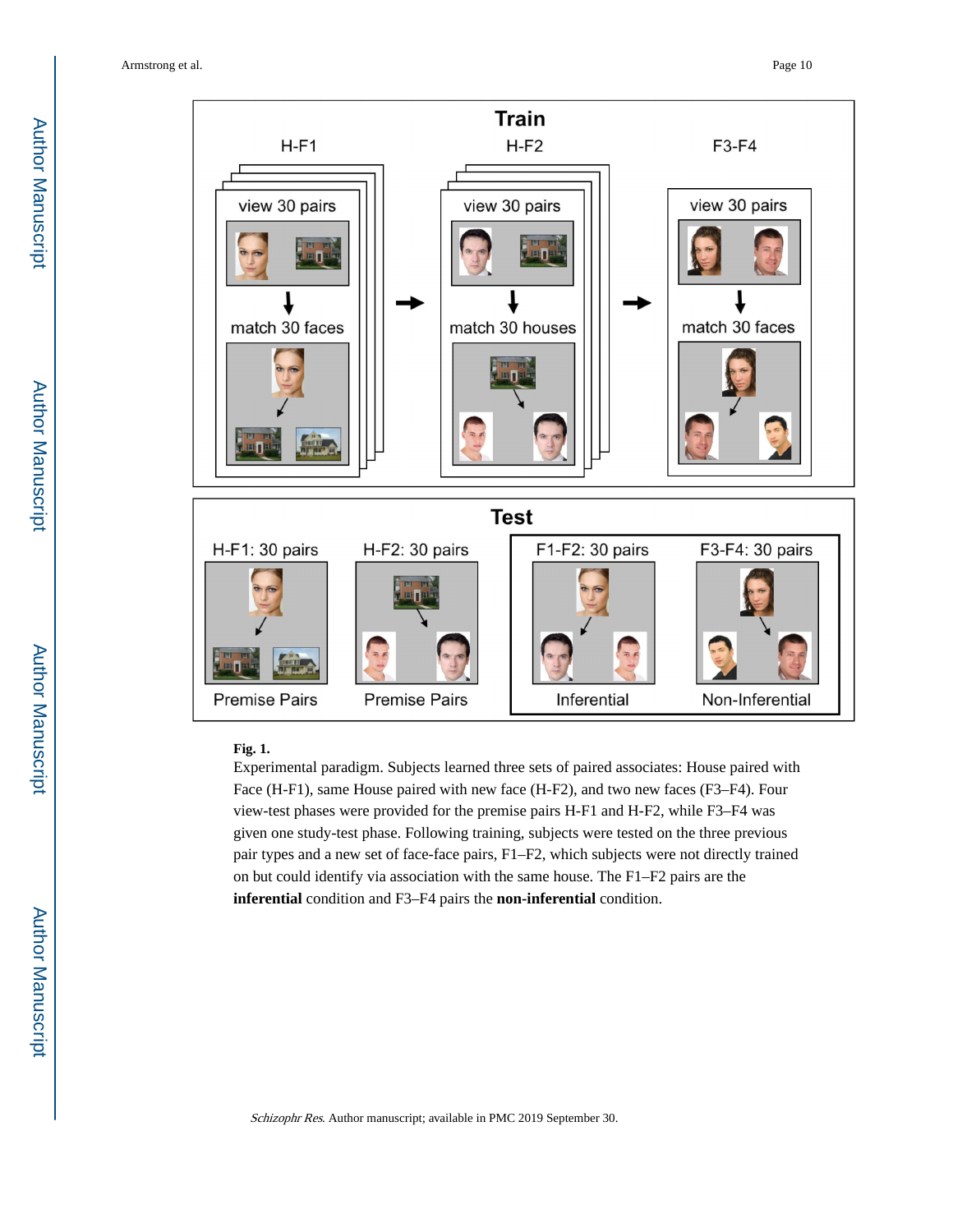



# **Fig. 2.**

Test Accuracy (mean ± standard error) for Face-Face pairs: a) novel, inferential F1–F2 pairs and b) trained, non-inferential F3–F4 pairs for healthy control subjects and early stage of psychosis patients.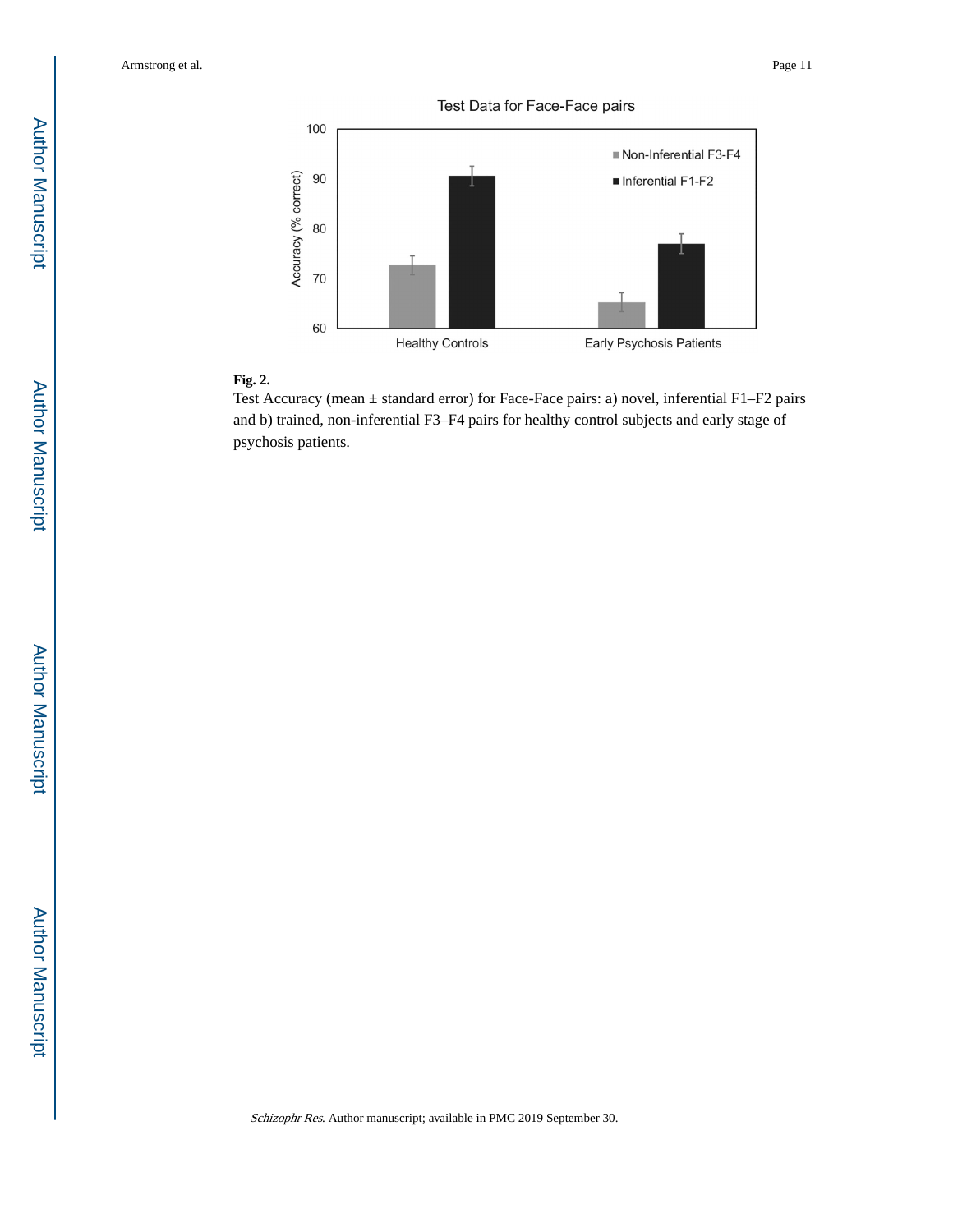



# **Fig. 3.**

Three patterns of memory performance: Group 1 with intact inferential memory (F1–F2 accuracy 66.67%), Group 2 with successful learning, but impaired inferential memory (F1–F2 accuracy b 66.67%), and Group 3, who failed to learn House-Face pairs. Data from this study in healthy control subjects and early stage of psychosis patients are compared to previously published data in chronic schizophrenia patients (Armstrong et al., 2012a).